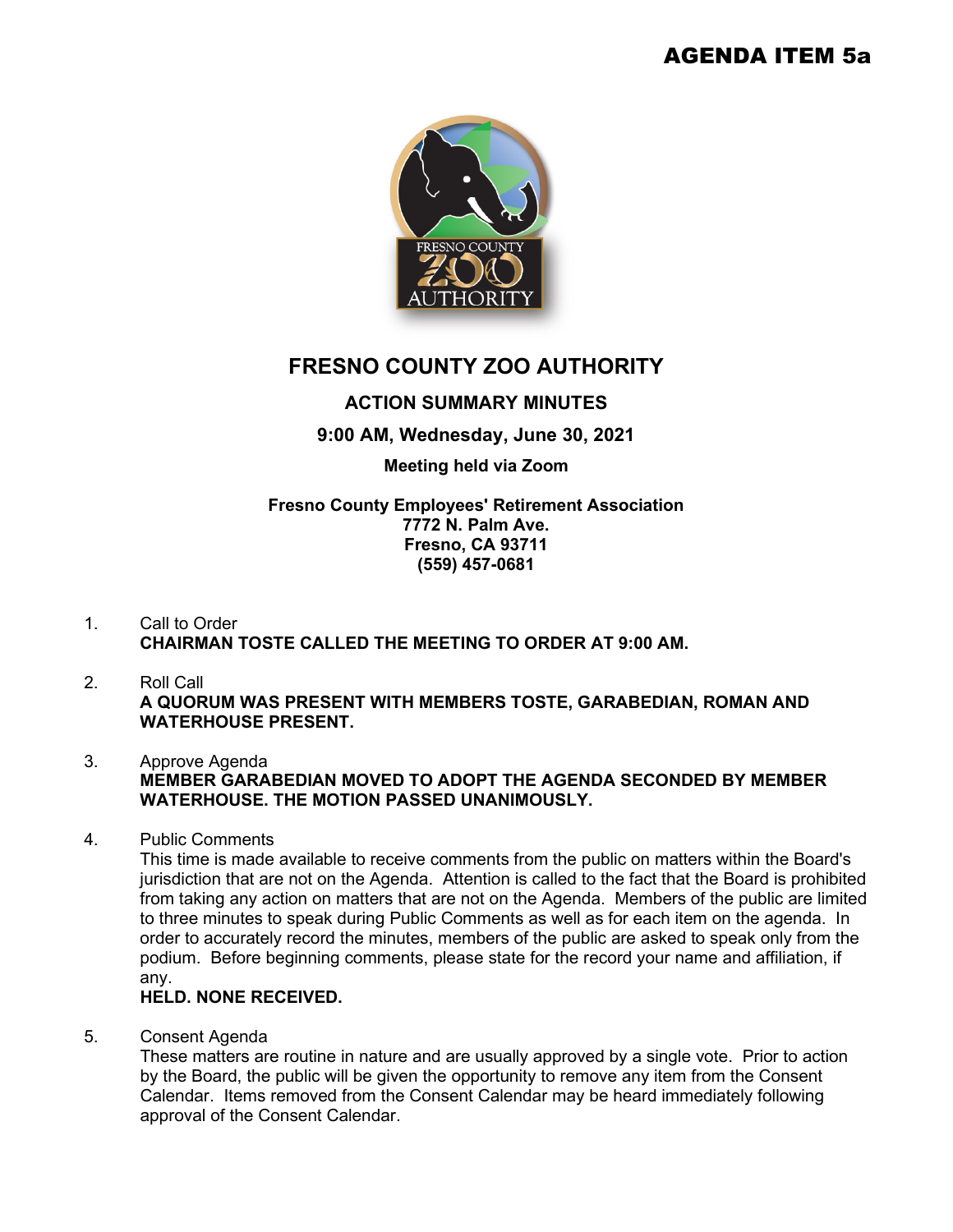- a. Review and approve minutes of March 31, 2021
- b. Review and approve payment of County of Fresno invoice for Professional and Specialized Services in the amount of \$27,498.49 for services through May 2021
- c. Receive Treasurer's Reports for Quarter ended March and April 2021 **MEMBER WATERHOUSE MOVED FOR APPROVAL OF THE CONSENT AGENDA ITEMS SECONDED BY MEMBER GARABEDIAN. THE MOTION PASSED UNANIMOUSLY.**
- 6. Receive Fresno Chaffee Zoo Director's report **RECEIVED. DIRECTOR JON DOHLIN REPORTED ON CURRENT PROJECTS. AMBASSADOR ANIMAL COMPLEX IS NEARING COMPLETION WITH RIBBON CUTTING SCHEDULED FOR JULY 7, 2021. ZOOPLEX SCHEDULE IS ON SCHEDULE. KINGDOM OF ASIA IS COMING ALONG NICELY AND ON TARGET. OVERALL ZOO NEWS: REPORT ON BLOCK OF 9,000 TICKETS FOR AT-RISK OR UNDER PRIVILEGED YOUTH ON TUESDAYS; ATTENDANCE IS RUNNING OVER BUDGETED NUMBERS; SUMMER CAMP NUMBERS HAVE INCREASED; AND REPORTED ON ROAR AND POOR EVENT ON JUNE 25, 2021. DIRECTOR DOHLIN REPORT THAT HE WAS APPOINTED BY MAYOR JERRY DYER TO BE A MEMBER OF THE PARKS COMMISSION (OVERSITE OF MEASURE P). AMOS MORRIS, CHIEF OPERATING OFFICER AND DEPUTY DIRECTOR HAS TAKEN A POSITION WITH THE MILWAUKEE COUNTY ZOO. DISCUSSED HANDLING OF HEAT SITUATIONS AT ZOO. AS OF JUNE 15, 2021, WITH THE GOVERNORS ANNOUNCEMENT CAPACITY LIMITS WERE LIFTED.**
- 7. Receive Fresno Chaffee Zoo Corporation April 2021 Year-to-Date Financial Report and May 2021 Early Insights **RECEIVED. INTERIM CFO NORA CROW REPORTED ON APRIL 2021 REVENUES AND EXPENDITURES. FOR MAY 2021, EXPENSES ARE ANTICIPATED TO BE COVERED FROM THE PPP LOAN #2. EVALUATING WHETHER TO SUBMIT LOAN FORGIVENESS APPLICATION FOR PPP #2 LOAN AT THIS TIME. COMPARING BUDGET WITH 2019 VS. 2020. DUE TO THE SHUT DOWN, 2020 FIGURES ARE NO LONGER COMPARABLE. REVENUE AND EXPENSES REPORTED. DISCUSSED COMPLETING A BUDGET REFORECAST MID-YEAR TO ADJUST BUDGET FOR THE LAST PART OF THE YEAR.**
- 8. Approve and authorize the estimated revenues and appropriations for the FY 2021-22 budget year **TREASURER VANG REPORTED ON BUDGET. FOLLOWING DISCUSSION, MEMBER WATERHOUSE MOVED FOR APPROVAL. SECONDED BY MEMBER GARABEDIAN. THE MOTION PASSED UNANIMOUSLY.**
- 9. Approve next meeting date

Dates include:

Wednesday, July 28, 2021 Wednesday, August 25, 2021 Wednesday, September 29, 2021

#### **LEFT SCHEDULE AS IS. NO VOTE REQUIRED GIVEN THE CALENDAR WAS ALREADY APPROVED THE BEGINNING OF THE YEAR.**

10. Receive staff reports **HELD; NONE RECEIVED.**